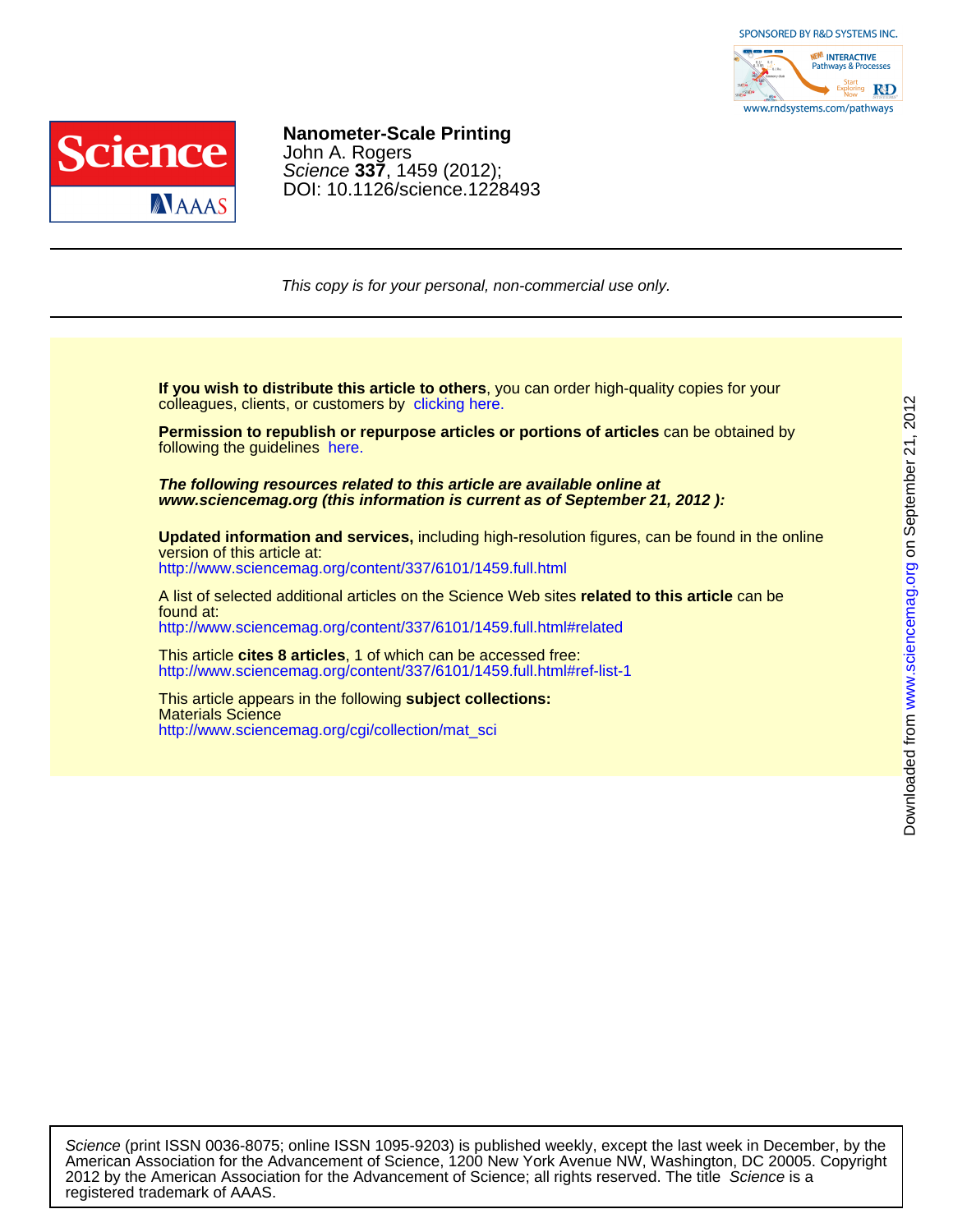If global NPP is fixed by planetary constraints, then no substantial increase in plant growth may be possible. Hence, the obvious policy question must be whether the biosphere can support the 40% increase in global population projected for 2050 and beyond.

To determine if humanity can co-opt a higher fraction of global NPP, the previously defined planetary boundaries become relevant, starting with land use. According to the most recent estimates from global satellite data sets, humans currently appropriate 38% of global NPP, which would appear to leave 62%, or about 33 Pg, available for future consumption (see the figure) (9). However, the authors also estimate that 53% of global NPP is not harvestable. This nonharvestable part includes plant growth in root systems, preserved land (for example, in national parks that are critical for ecosystem services and biodiversity), and wilderness areas where no transportation exists for harvesting. If one subtracts this unavailable NPP, only about 5 Pg, or 10% of total global NPP, theoretically remains for additional future use by humans.

Agriculture now consumes 38% of the global land surface, with major new expansion only available in underdeveloped parts of South America and Africa ( *10*). Land put in to agriculture often has lower production than the natural ecosystem replaced, but growth is concentrated in the components that humans value. Crop production exceeds the natural ecosystem when augmented with irrigation and fertilizer applications. Cropland under irrigation has roughly doubled in the last 50 years, and fertilizer use has increased by 500% ( *10*).

Many analyses now conclude that freshwater use for irrigation has already reached a planetary boundary. As some rivers are completely drained for agriculture and groundwater withdrawal limits are reached in some regions, irrigated crop area could decrease in coming decades (11). Likewise, Rockström *et al.* (3) concluded that the nitrogen and phosphorus cycles may have already exceeded planetary boundaries, as evidenced by massive river pollution and ocean anaerobic dead zones. If anything, future increases in NPP must be achieved with less, not more, irrigation and fertilizer use.

Possibly the biggest unknown in this global analysis is the future of bioenergy. If every chloroplast of the remaining 5 Pg of NPP were used for bioenergy, only 40% of current global primary energy consumption would be satisfied (9). There will be very real policy dilemmas if land previously allocated to food production is transformed to bioenergy production, raising food prices for the people who can least afford it ( *12*).

Any analysis of global biospheric limits includes many assumptions and considerable uncertainties. Yet, global monitoring will document every parcel of land that is

converted from a natural ecosystem to cities, agriculture, or bioenergy. Every such conversion increases the fraction of NPP consumed by humanity. The question is thus not whether humans will reach the global NPP boundary but when we will do so. The projected 40% increase in human population by 2050 CE, combined with goals to substantially improve standards of living for the poorest 5 billion people on Earth, implies at least a doubling of future resource demand by 2050. As suggested 40 years ago  $(1)$ , the limits to growth as measured by human consumption of NPP may well be reached in the next few decades.

#### References and Notes

- 1. D. H, Meadows *et al. The Limits to Growth* (Potomac Associates, Universe Books, New York, 1972).
- 2. G. M. Turner, *Glob. Environ. Change* 18, 397 (2008).
- 3. J. Rockström *et al*., *Nature* 461, 472 (2009).
- 4. P. M. Vitousek, P. R. Ehrlich, A. H. Ehrlich, P. A. Matson, *Bioscience* 36, 368 (1986).
- 5. P. M. Vitousek *et al*., *Science* 277, 494 (1997).
- 6. H. Haberl *et al*., *Proc. Natl. Acad. Sci. U.S.A.* 104, 12942 (2007).
- 7. R. R. Nemani *et al*., *Science* 300, 1560 (2003).
- 8. M. Zhao, S. W. Running, *Science* 329, 940 (2010). 9. W. K. Smith, M. Zhao, S. W. Running, *Bioscience*;
- 10.1525/bio.2012.62.10.11 (2012).
- 10. J. A. Foley *et al*., *Nature* 478, 337 (2011).
- 11. C. J. Vörösmarty *et al*., *Nature* 467, 555 (2010).
- 12. D. Tilman *et al*., *Science* 325, 270 (2009).

Acknowledgments: I thank C. Cleveland, M. Zhao, and W. K. Smith for valuable discussions. NASA has provided financial support for the global net primary production data set since 1990.

10.1126/science.1227620

### MATERIALS SCIENCE

# **Nanometer-Scale Printing**

#### **John A. Rogers**

rogress in nanotechnology relies on the ability to fabricate structures with precisely defined, nanoscale dimensions. Historically, this task has been accomplished with energetic beams of electrons, ions, or photons, using sophisticated tools whose origins lie in the semiconductor industry (*1*). Although well suited for manufacturing of integrated circuits and related devices, such techniques are often not the best choices for exploratory research because they require expensive equipment and specialized facilities. They also tend to work well only with narrow classes of materials, and they can be prohibitively slow for use over large areas.

On page 1517 of this issue, Liao *et al*. (*2*) introduce a scheme that bypasses these limitations, in which rubber stamps affect nanoscale pattern transfer via molecularscale fracture. Their technique represents a conceptual advance on a class of "soft lithographic" methods in which elastomers with fine features of relief on their surfaces deliver molecules (*3*, *4*) or materials (*5*, *6*) onto substrates of interest, in a process of contact printing. By providing advanced nanofabrication capabilities to researchers with limited access to complex apparatus, these simple methods have played a central role in the emergence of nanotechnology as a broad, vibrant field of study.

The work of Liao *et al*. is important in this context because it enhances the resolution of one of the most widely used soft lithoA method using rubber stamps and molecular-scale fracture can produce patterns with feature sizes in the nanometer range.

graphic techniques, in which stamps made of poly(dimethylsiloxane) (PDMS) print molecules onto substrate surfaces with which they covalently react to form densely packed, monolayer films, referred to as self-assembled monolayers (SAMs) (*3*). This process, even when carried out by hand in an ordinary laboratory environment, can yield patterns of SAMs with features as small as a fraction of a micrometer. Two aspects, however, frustrate operation in regimes of resolution that are relevant to the frontiers of modern nanotechnology  $(7-9)$ . First, the molecules that form the SAMs diffuse slightly along the surface during and after printing, thereby blurring the edges of the patterns. Second, gasphase transport can carry molecules from the recessed, noncontacting regions of the stamp to the substrate, yielding partial monolayers

Materials Science and Engineering, University of Illinois at Urbana-Champaign, Urbana, IL 61801, USA. E-mail: jrogers@uiuc.edu